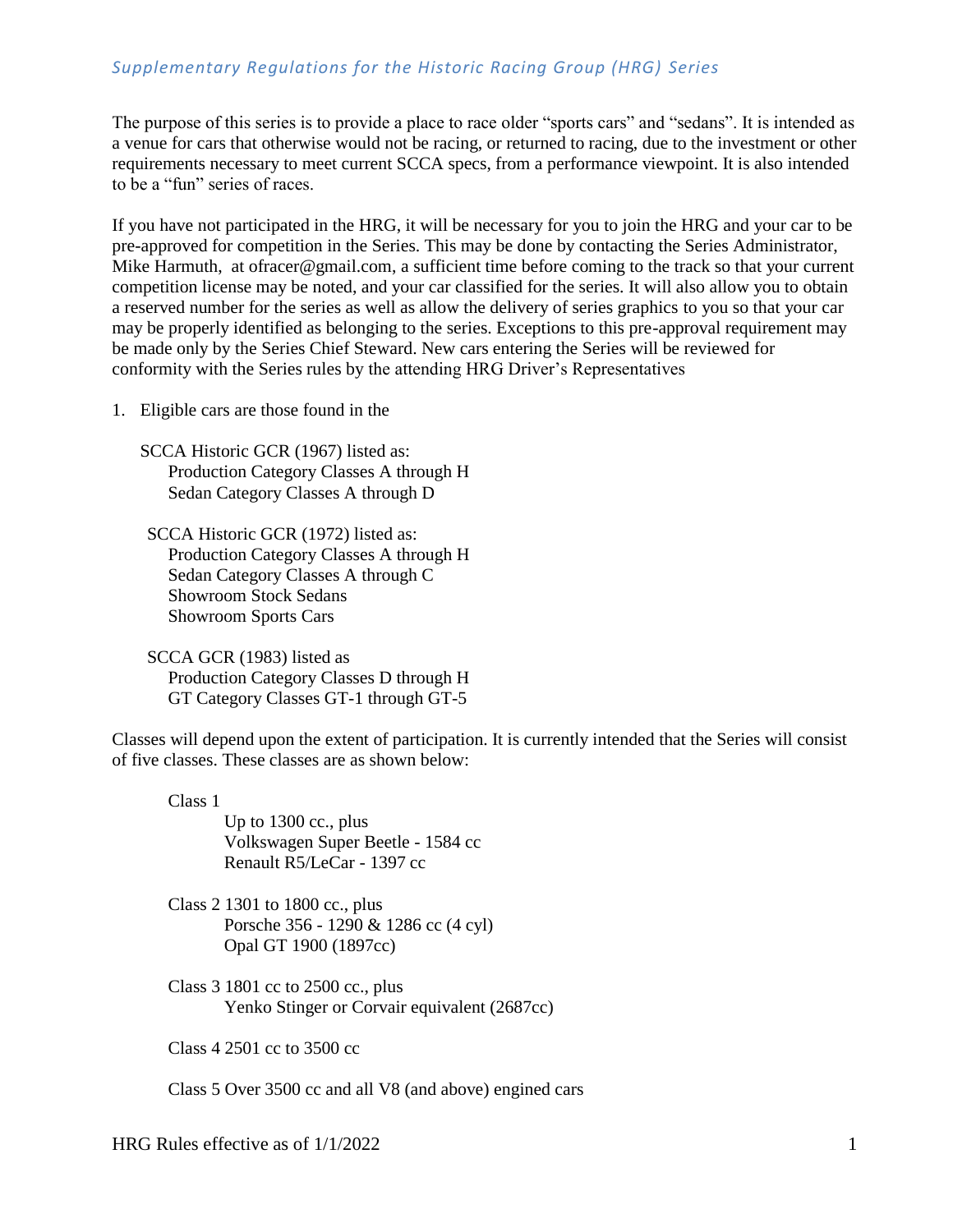The Series Administrator reserves the right to reclassify any car at any time due to its performance in relation to the other cars in its class.

### 2. **Dues in the HRG are specified and payable through the HRG**

website.( [https://historicracinggroup.com/the-hrg-store.php\)](https://historicracinggroup.com/the-hrg-store.php) First-time drivers in the Series are allowed to race for the first weekend without paying dues. Otherwise, dues MUST be paid IN ADVANCE of putting a wheel on track at an HRG event. Drivers who participate in fewer than three races (not weekends) may request, in writing, a refund of \$35.00 after the final race of the season, but before December 31 of the same year. Note that a "double" weekend counts as two races. Unpaid dues from previous seasons are still considered to be owed, and Drivers will not be allowed to participate in HRG until these delinquencies are paid in full. **You will not be allowed to put a wheel on track this year until your dues are paid!** 

3. Drivers' Representatives (DRs) will be elected by the current drivers. The number of DRs will be equal to the number of HRG classes. An attempt should be made to elect a representative from each HRG Class. If there is not a reasonably active person in any given class this may result in a DR being named from another class.

4. Cars which race in SCCA Club Racing events are not eligible for this series, unless they are converted from their current Club Racing configuration to that required by this series. This specifically includes tire and wheel applications (See #5 below); conformation to the "neat and clean" rule (See #6 below); and Series designations (See #7 below).

## 5. **All cars shall conform to the Performance Preparation Rules of the Vintage General Competition Rules (GCR) (1967, 1972 or 1983). Safety equipment must conform to the (regular) GCR for the year the car was first issued an SCCA log book or better. The following exceptions will be made:**

a. Tires & Wheels - All tires shall be either DOT or designated as vintage (by the manufacturer) treaded tires (radial or bias-ply) available over the counter through the manufacturers' tire dealer network. Recapped, and regrooved tires are prohibited. The brand of tire and tire pressures are unrestricted. The only modifications allowed to tires are having treads "shaved", "trued", or "molded" to racing depth. Rain tires are free but shall not be true "snow tires"

Racing slicks are not permitted. If however a competitor indicates a desire to "try" the Series, he/she will be permitted to use slicks for one race weekend only. No points or trophies will be given to this person for this race (or races). Competitors who finish behind a car with slicks will move up one position in the final race standings. (As if the car with slicks wasn't there.)

Wheels – Cars with stock wheel diameters smaller than 15" will be permitted to increase their diameter up to 15". Cars with stock wheel diameters of 15" will be permitted to increase their diameter up to 16". Wheel width is limited to 10".

b. Seat belts and harnesses shall conform to the current GCR specs.

c. Driver's seat, method of attachment, and bracing shall comply with the **current**  GCR. The passenger's seat may be removed, except for Showroom Stock Cars.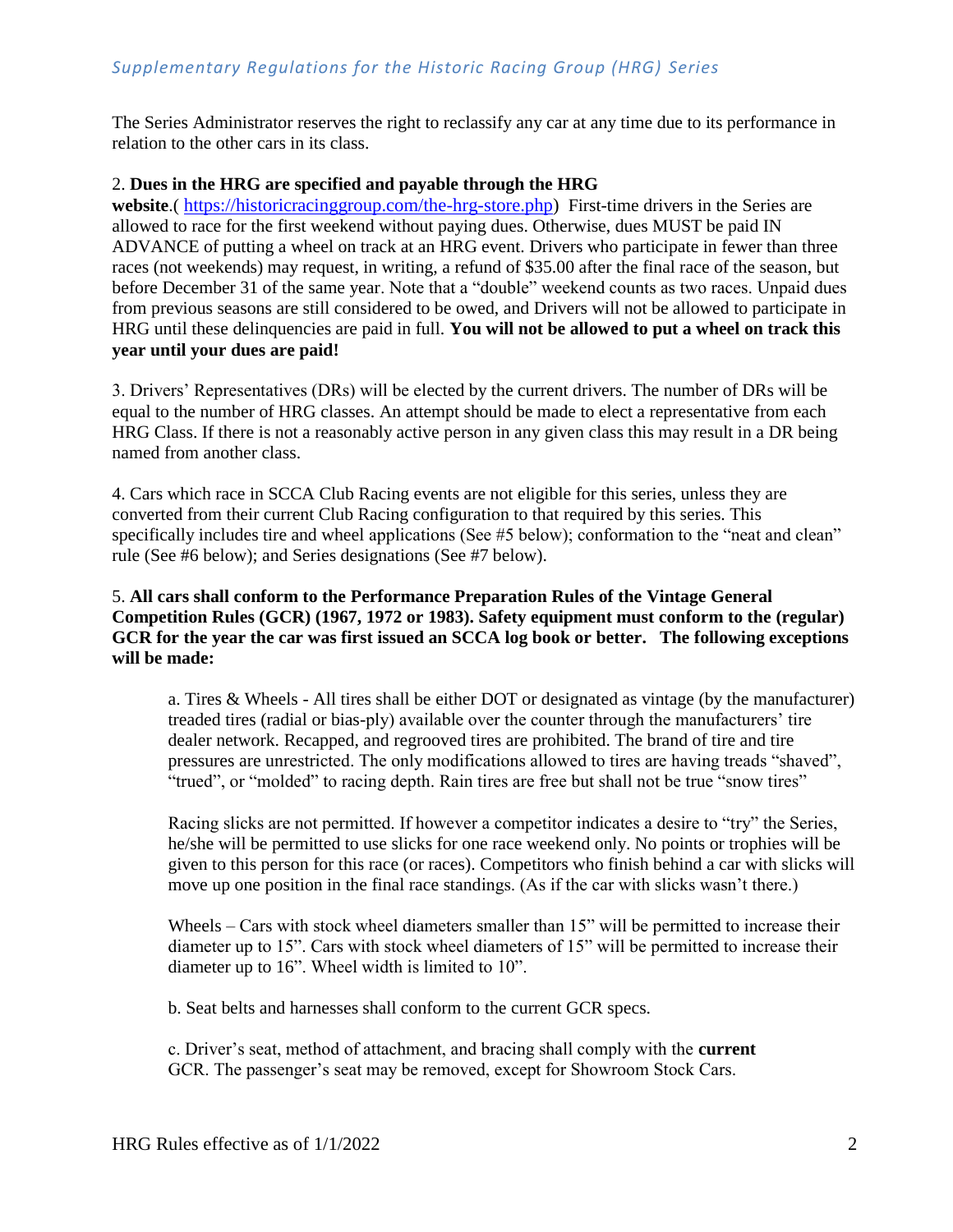d. Drivers equipment - as per the **current** GCR. It is required that all drivers wear a head and neck (HANS) support device.

e Roll cages – The car must conform to the rules in effect when it's original log book was issued (as per the SCCA Vintage GCR). If a vintage car does not have its original logbook or is a "new" build of a vintage race car, it must conform to the current SCCA GCR. **Important note** - Cars with valid logbooks from other recognized organizations (VRG, SVRA, IMSA, PCA, etc.) need to follow the supplemental rules for non SCCA logbooks. This document can be found on the HRG website. In general, it states if you're compliant with the other sanctioning bodies' rules and your safety equipment meets the current SCCA GCR, your car will be allowed to race at SCCA events with a Vintage Racing Sanction.

f. Engine – The engine's **ACTUAL** displacement will determine the classification of the car.

- 1. **Bore size may be increased a maximum of 0.047" (1.2mm)**, but the resulting change in displacement affects the actual displacement and possibly the classification
- 2. of the car.
- 3. Period and model-correct block and/or crankshaft swaps are permitted, but resulting changes in displacement greater than the allowed overbore will automatically classify the car in the next higher class.
- 4. Wet sump cars may be converted to dry sump.
- 5. Steel braided hoses may be substituted for all "soft" hoses in the engine bay as well as throughout the car.
- 6. Turbo chargers/ Superchargers

A forced induction displacement multiplier of 1.5 is applied to all turbocharged and supercharged engines. For example, a 2.0L turbo engine is classified as a 2.0L X 1.5 = 3.0L engine. This multiplier applies whether the forced induction is done by the original manufacturer or installed as an aftermarket upgrade.

 7. Rotary engines are assessed a displacement multiplier of 2.0. For example, a 1.3L rotary engine is classified as a  $1.3L$  X  $2.0 = 2.6L$  engine NOTE: Rotary engines that have forced induction are assessed both displacement multipliers. For example, a 1.3L turbo rotary engine is classified as  $1.3L \times 1.5 \times 2 =$ 3.9L

g. Transmission and Driveline – Must be functionally equivalent to the unit provided by the manufacturer. Gear ratios are free with no increase in the number of forward speeds. **Except when allowed by the GCR and related publications, an increase in the number of forward speeds will result in the car being classified in the next higher class.** Internal components in the transmission and differential are unlimited, but must use and be fully contained in the original housing(s).

h. Electrical systems – Electronic ignition is allowed, provided the original system of distribution is retained (e.g. distributor). Crank-fired systems are prohibited.

i. Brakes – The braking system may be upgraded, but must be of the same type as was standard or optional, including manufacturers' performance options that is, disc / disc, disc / drum, or drum / drum. The addition of vented, slotted, or drilled rotors is permitted. Discs and drums must be ferrous except when allowed by the GCR and related publications. Steel braided lines may be substituted for "soft" brake lines.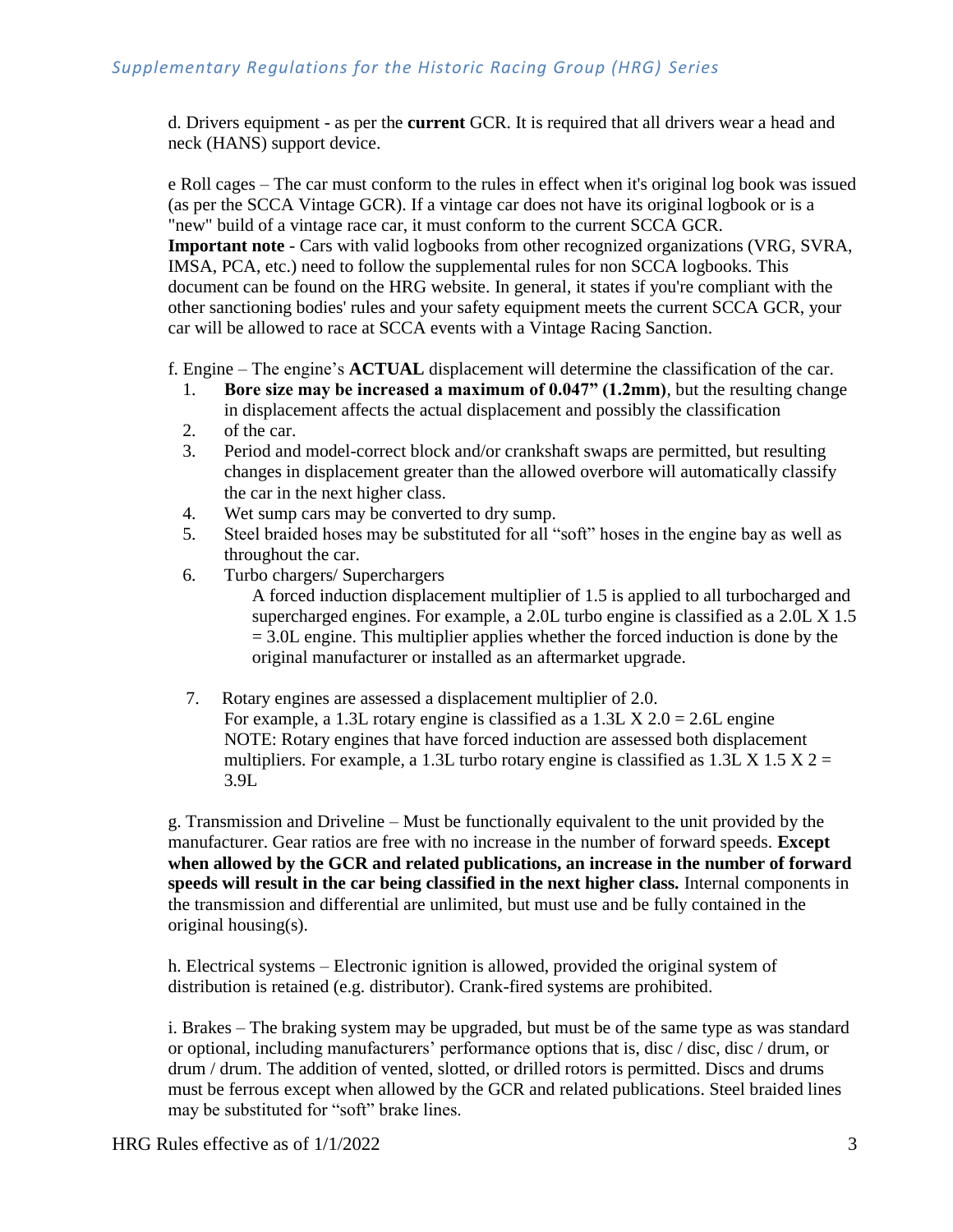j. Suspension – Anti-roll bars may be added or deleted. Spring rates and heights are free. Lever type shocks may be substituted with coil-overs. Ride height is free. Suspension mounting points may be reinforced or modified to allow adjustments in alignment.

k. Body – The addition of fender flares, spoilers, and air dams are permitted. Rolling of wheel arches for tire clearance is permitted. In two door cars (hatchbacks do not count as a door) glass or hard plastic (Lexan, polycarbonate, etc.) windows (side and rear) are required in all positions behind the door window openings. Hood, trunk/deck lid, fenders, and door skins may be replaced with fiberglass or other composite non-metallic material.

l. Towing eyes – Front and rear towing eyes are not required but are strongly recommended. If the car is to run also as an SCCA GCR legal car, towing eyes are required in all cars without an exposed roll bar.

m. Fuel Cells - As Specified in the current and Vintage SCCA GCR.

n. Fuel testing port(s) are not required by HRG, but are quite possibly required by other SCCA racing groups.

m. Mufflers are not required. Sound limits are subject to any local or track ordinance. (Check the Supplementary Regulations for each event!)

Various competitors have indicated that some cars were not presented in the configuration spelled out in the Vintage GCR. While it is the intention of the organizers to conduct a series in which all competitors meet the letter of the rules, it is recognized that some cars may have been constructed to meet other series' rules, or may have had certain other modifications made which are not specifically included in the Historic GCR. **In these cases, competitors should bring discrepancies to the attention of the Series Administrator for his action.** 

Competitors must realize that at any given event the Scrutineers may not have the time or ability to conduct a detailed technical inspection of each car. These races are being run as an addition to other races being conducted on the same weekend, which are Championship races for various other series. This series is intended as a "fun" series of races, and should not be taken as an additional attempt to win a Championship. Competitors are ultimately responsible for the safety of themselves and their car.

Mechanical protests are not encouraged. The Series Administrator or his designee will set the protest fee for a mechanical protest on a case-by-case basis.

6. Particular attention will be paid to the "neat and clean" rule, which is found in various paragraphs of the Historic GCR. Specifically, cars, which sustain racing damage at one event, will be expected to repair the damage before the next event so that the spirit of the rule is enforced. Additionally the car will be expected to present an appropriate appearance for the period of the car. See Paragraph 5k above for exceptions. No cars with bodywork damage or that are partially or totally in primer will be approved for competition. The Series Administrator shall have the authority to reject any car which in his opinion does not comply with the spirit of the rules

**7.** All cars will be requested to display, on both sides, the HRG designation which will be in the form of a decal with included class number. If additional sponsorship for the Series is obtained, participants will

HRG Rules effective as of 1/1/2022 4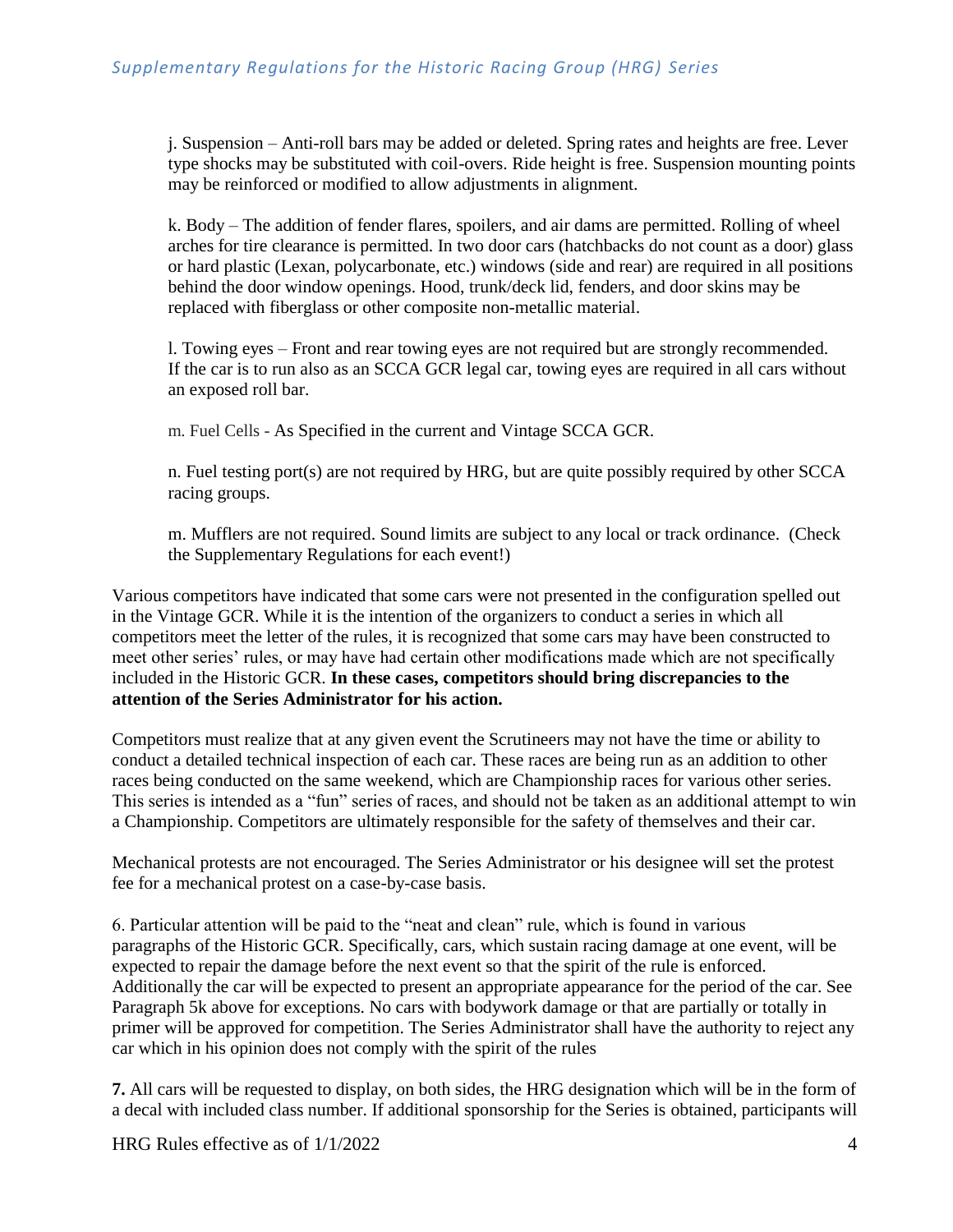# *Supplementary Regulations for the Historic Racing Group (HRG) Series*

be required to display decals indicating that sponsorship in a manner and location specified by the sponsor or organizers**. Failure to do so, unless excused by the organizers, will result in the car's exclusion from the event.** 

"Number balls" (a white round background with black numbers therein) are encouraged but will not be mandatory if the car has a "special" racing history with a particular number or if the car is presented with a number already applied which appears to be in keeping with the spirit of the Series. In all cases, the final decision is that of the Series Administrator or his designee.

All graphics (Series designation, number balls, and included numbers) will be available from the Series Administrator and are included with your membership fee. Sponsorship decals, if required, will be available from the Series Administrator at no charge.

8**. Over-aggressive driving and/or unsportsmanlike conduct will not be tolerated**. It is expected that competitors will treat each other in the spirit of the Series. **Competitors judged as being in violation of the above will be counseled and may be penalized.** The Series Administrator or his designee has the final decision regarding this. The Series Administrator reserves the right to reject any prospective entrant without cause.

9. HRG registered drivers may run in more than one race per SCCA event sanction. No non-HRG registered driver may race in the HRG without obtaining prior approval from the HRG Administrator or Series Chief Steward, paying appropriate dues and entry fees, passing both SCCA technical inspection as well as HRG "series compliance" inspection.

#### 10a. **Championship Points**: **If the current year consists of:**

- o **5 races, all 5 will count toward year-end points.**
- o **6 or 7 races, your best 5 results will count.**
- o **8 or 9 races, your best 6 results will count.**
- o **10 or 11 races, your best 8 results will count**.
- o **12 or more races, your best 9 results will count.**

b**. Points Structure** 

Before any race starts, there are a maximum of 20 points which can be awarded to each participant. These points are awarded for each sanction numbered event as follows:

1. Registering at the track  $-5$  points

.

2. Going on track for each practice and/or qualifying session, and participating in any qualifying race (not including warm-ups) before the start of the "main" race  $-15$  points

- $\circ$  If there is only one practice/qualifying session held, all 15 points will be awarded for participating in that session.
- $\circ$  If there are two or more sessions (not including warm-ups), the points will be divided equally among the sessions.
	- Example: If two sessions are held including any qualifying race, 7.5 points will be awarded for participating in each session.